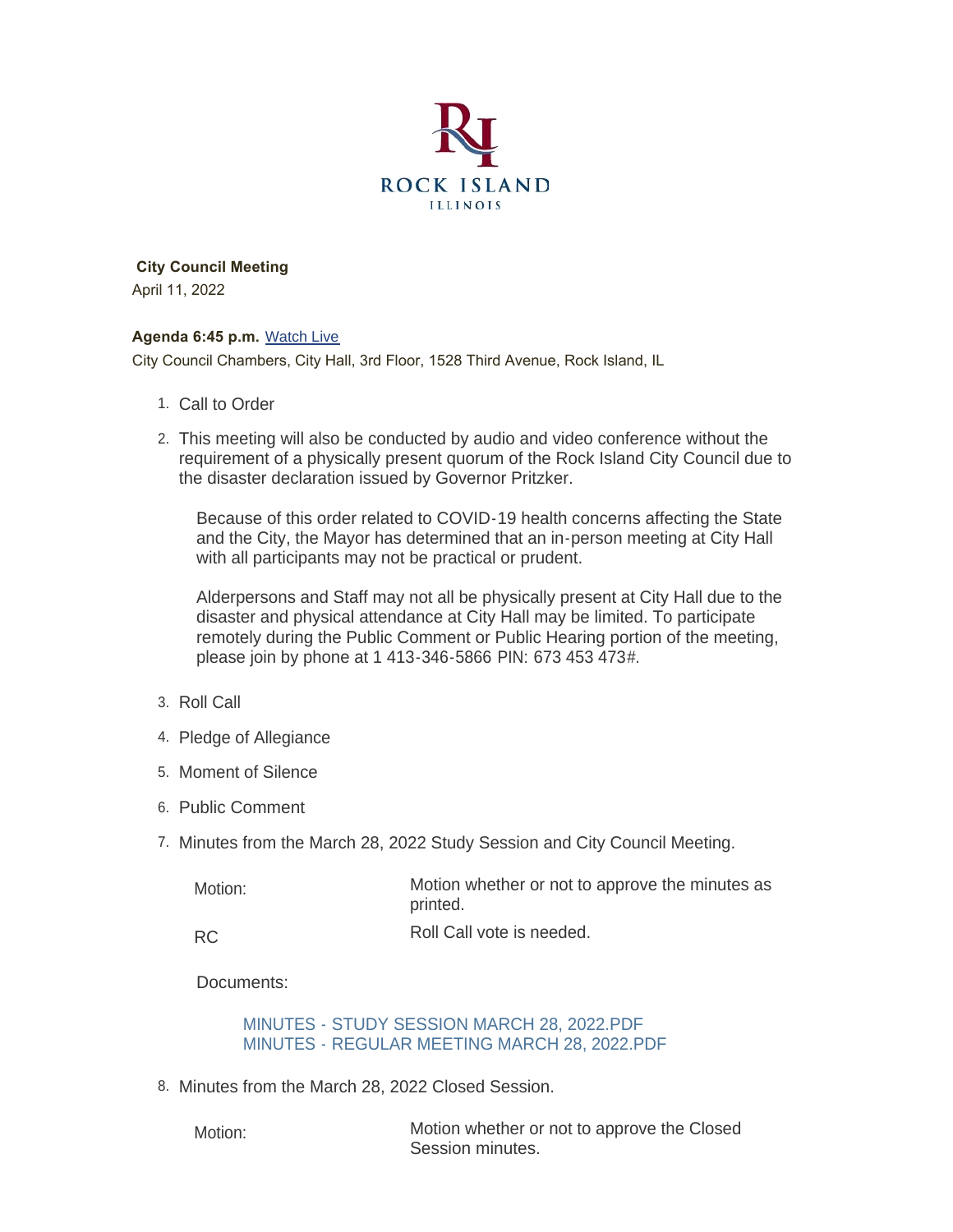- 9. Update Rock Island
- 10. Proclamation declaring April 2022 as Earth Month.
- 11. Proclamation declaring April 11-15, 2022 as National Work Zone Awareness Week (NWZAW).
- 12. Proclamation declaring April 12, 2022 as Brea Beal Day.
- 13. Public Hearing regarding the HUD CDBG Program Year 2021 Consolidated Annual Performance Report.

| Motion: | Motion whether or not to approve the Program Year<br>2021 Consolidated Annual Performance report as<br>submitted. |
|---------|-------------------------------------------------------------------------------------------------------------------|
| RC.     | Roll Call vote is needed.                                                                                         |

Documents:

#### [CED - PUBLIC HEARING 2021 CAPER.PDF](https://www.rigov.org/AgendaCenter/ViewFile/Item/5487?fileID=7850)

Claims for the week of March 18 through March 24, 2022 in the amount of 14. \$582,067.62; week of March 25, 2022 through March 31, 2022 in the amount of \$812,467.80; and payroll for the weeks of March 7, 2022 through March 20, 2022 in the amount of \$1,493,744.73.

| Motion: | Motion whether or not to allow the claims and<br>payroll. |
|---------|-----------------------------------------------------------|
|         |                                                           |

Roll Call vote is needed. RC

Documents:

[CLAIMS - AP CHECK REGISTER 032422.PDF](https://www.rigov.org/AgendaCenter/ViewFile/Item/5481?fileID=7843) [CLAIMS - AP CHECK REGISTER 033122.PDF](https://www.rigov.org/AgendaCenter/ViewFile/Item/5481?fileID=7844) [CLAIMS -PAYROLL EXPENSE POSTING REPORT 032522.PDF](https://www.rigov.org/AgendaCenter/ViewFile/Item/5481?fileID=7845)

15. Report from the Public Works Department regarding sealed bids for the 2022-2025 City-owned Facilities Mowing Contract, recommending the bid be awarded to Finer Finish Grounds Care LLC, Newark, IL in the amount of \$146,850.00.

| Motion: | Motion whether or not to approve the bid as<br>recommended and authorize the Interim City<br>Manager to execute the contract. |
|---------|-------------------------------------------------------------------------------------------------------------------------------|
| -RC     | Roll Call vote is needed.                                                                                                     |

Documents:

[PW - MOWING CONTRACT CITY-OWNED FACILITIES 2022-064.PDF](https://www.rigov.org/AgendaCenter/ViewFile/Item/5490?fileID=7855)

16. Report from the Public Works Department regarding sealed bids for the 2022-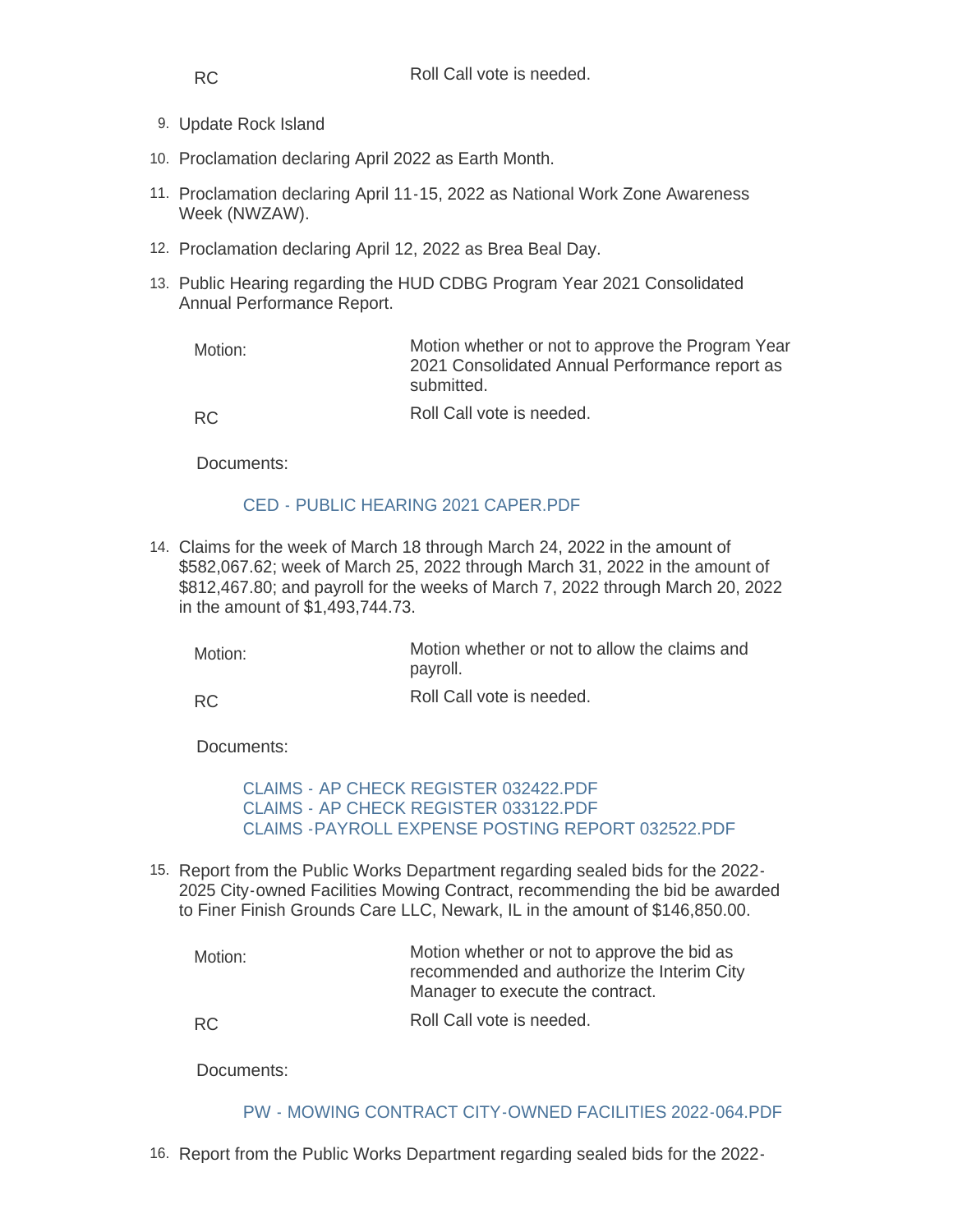Report from the Public Works Department regarding sealed bids for the 2022- 2025 City-owned Parcels Mowing Contract, recommending the bid be awarded to Finer Finish Grounds Care LLC, Newark, IL in the amount of \$135,000.00.

| Motion: | Motion whether or not to approve the bid as<br>recommended and authorize the Interim City<br>Manager to execute the contract. |
|---------|-------------------------------------------------------------------------------------------------------------------------------|
|         |                                                                                                                               |

RC

Roll Call vote is needed.

Documents:

#### [PW - MOWING CONTRACT CITY-OWNED PARCELS 2022-065.PDF](https://www.rigov.org/AgendaCenter/ViewFile/Item/5489?fileID=7852)

17. Report from the Public Works Department regarding a lease renewal agreement with the Coast Guard Auxiliary at Sunset Marina.

Motion whether or not to approve the lease renewal agreement and authorize the Interim City Manager to execute the agreement. Motion:

Roll Call vote is needed. RC

Documents:

### [PW - LEASE AGREEMENT COAST GUARD SUNSET MARINA 2022-](https://www.rigov.org/AgendaCenter/ViewFile/Item/5491?fileID=7862) 067.PDF

18. Report from the Public Works Department recommending a contract be awarded to IMEG Corporation of Rock Island, IL in the amount of \$287,400.00 for Phase I and II design services for the 31st Avenue resurfacing project located between Illinois Route 92 and 11th Street.

| Motion:   | Motion whether or not to approve the contract as<br>recommended and authorize the Interim City<br>Manager to execute the contract documents. |
|-----------|----------------------------------------------------------------------------------------------------------------------------------------------|
| <b>RC</b> | Roll Call vote is needed.                                                                                                                    |

Documents:

# [PW - CONTRACT AWARD IMEG 2022-070.PDF](https://www.rigov.org/AgendaCenter/ViewFile/Item/5493?fileID=7858)

19. Report from the Community & Economic Development Department regarding the renewal of annual non-irrigated farm land lease agreements with Mr. Andrew Kordik, Mr. Scot Doxstader, and Mr. Kenneth Flack for 2022; and a recommendation to increase the price of annual leases by \$20 per tillable acre each year until the average price per acre has been reached.

Motion whether or not to approve the 2022 farm lease agreements along with the scaled rent increase, subject to minor attorney modifications; and authorize the Interim City Manager to execute the contract documents. Motion: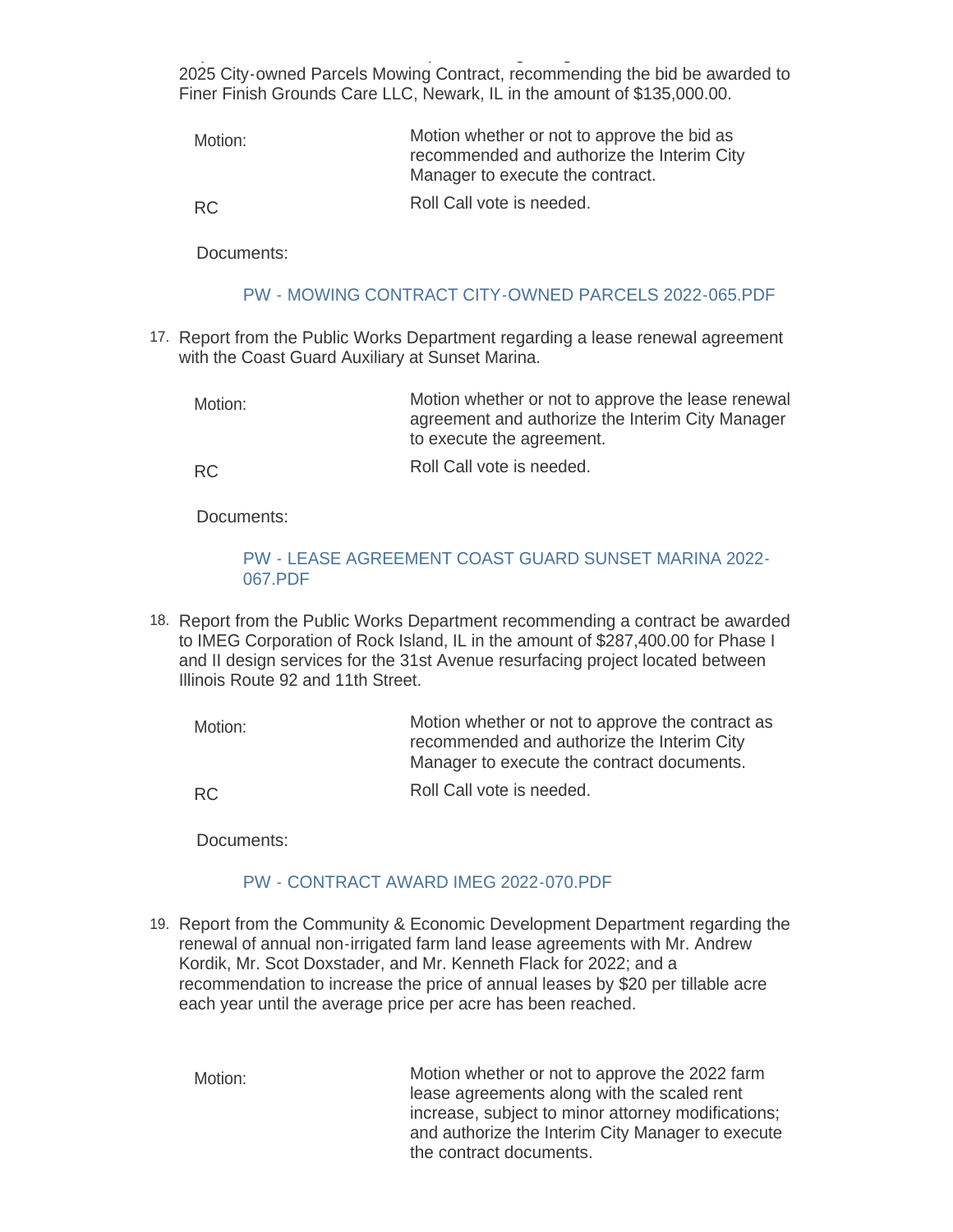Documents:

### [CED - FARM LEASES 2022.PDF](https://www.rigov.org/AgendaCenter/ViewFile/Item/5496?fileID=7861)

20. Report from the Community & Economic Development Department regarding a request from Good Shepherd Presbyterian at 1822 24th Street to vacate a section of an alleyway located between two properties they own to locate two ground mounted solar arrays. (First Reading)

### MOTION:

Motion whether or not to approve the vacation request as recommended; that the approval be contingent upon the Church applying for and obtaining the required electrical permits, meeting all Zoning Ordinance requirements within one year; that a utility easement be put in place for the same; and consider the ordinance.

Roll Call vote is needed. RC

Documents:

# [CED - GSPC VACATION REQUEST.PDF](https://www.rigov.org/AgendaCenter/ViewFile/Item/5488?fileID=7851)

21. Report from the Community & Economic Development Department regarding the sale of City-owned property located at 1435 15th Avenue to Johana Perez for \$92,000 plus closing costs. (First Reading)

Motion whether or not to approve the sale as recommended; authorize the Interim City Manager to execute the sale agreement; and consider, suspend the rules, and pass the ordinance. Roll Call vote is needed. Motion: RC

Documents:

# [CED - SALE OF CITY OWNED PROPERTY TO JOHANA PEREZ.PDF](https://www.rigov.org/AgendaCenter/ViewFile/Item/5484?fileID=7847)

22. Report from the Community & Economic Development Department regarding the sale of City-owned property located at 806 7th Avenue (PIN 0913702350) to Rhonda Hart for \$1,002.50 plus closing costs. (First Reading)

Motion whether or not to approve the sale as recommended; authorize the Interim City Manager to execute the sales agreement; and consider the ordinance. Motion:

Roll Call vote is needed. RC

RC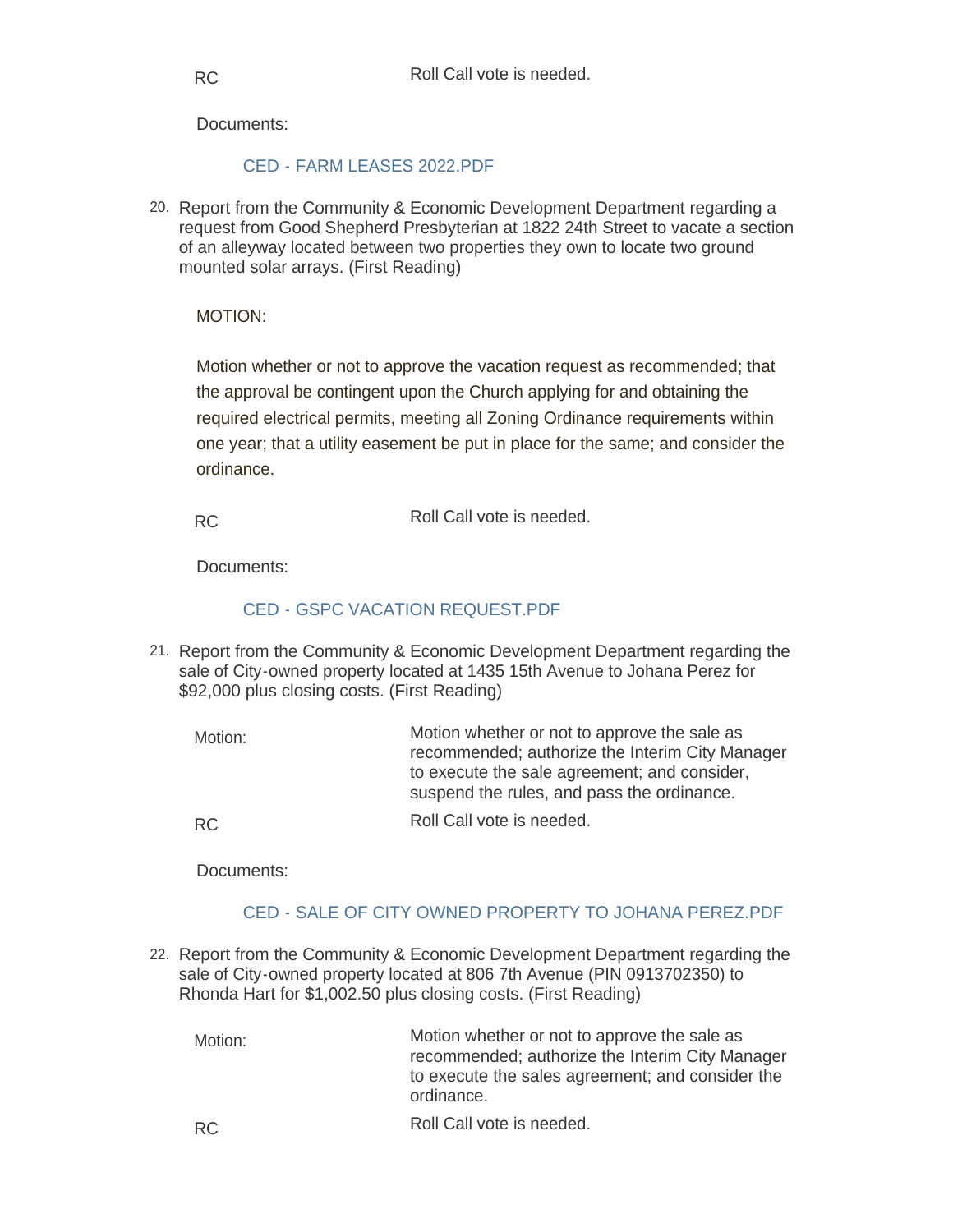Documents:

#### [CED - SALE OF CITY OWNED PROPERTY TO RHONDA HART FIRST](https://www.rigov.org/AgendaCenter/ViewFile/Item/5483?fileID=7846)  READING.PDF

23. Report from the Community & Economic Development Department regarding the sale of City-owned property located at 3314 11th Street (PIN1611305032) to Olser Houston for \$1.00 plus closing costs. (First Reading)

Motion whether or not to approve the sale as recommended; authorize the Interim City Manager to execute the sale agreement; and consider the ordinance. Motion:

Roll Call vote is needed.

RC

Documents:

# [CED - SALE OF CITY OWNED PROPERTY OLSER HOUSTON.PDF](https://www.rigov.org/AgendaCenter/ViewFile/Item/5485?fileID=7848)

- Report from the Public Works Department regarding a resolution to approve the 24. utilization of Motor Fuel Tax (MFT) funds in the amount of \$550,000.00 for reconstruction of 46th Street between 37th and 39th Avenues.
	- Motion whether or not to adopt the resolution; and authorize the Mayor and City Clerk to execute the documents. Motion:
	- Roll Call vote is needed. RC

Documents:

#### [PW - RESOLUTION FOR 46 ST AT 37 AND 29 AVENUES](https://www.rigov.org/AgendaCenter/ViewFile/Item/5495?fileID=7860)  RECONSTRUCTION 2022-068.PDF

25. Report from the Public Works Department regarding a Local Public Agency Agreement for Federal Participation and a resolution to approve the utilization of Motor Fuel Tax (MFT) funds in the amount of \$1,600.000.00 for reconstruction of the intersection located at the Rock Island Parkway and 85th Avenue West.

Motion whether or not to approve the agreement; adopt the resolution; and authorize the Mayor and City Clerk to execute the documents. Roll Call vote is needed. Motion:

RC

Documents:

#### [PW RESOLUTION FOR ROCK ISLAND PARKWAY AND 85TH 2022-](https://www.rigov.org/AgendaCenter/ViewFile/Item/5494?fileID=7867) 069.PDF

26. Report from the City Clerk regarding a resolution approving the partial release of Closed Session minutes and the destruction of audio recordings for the same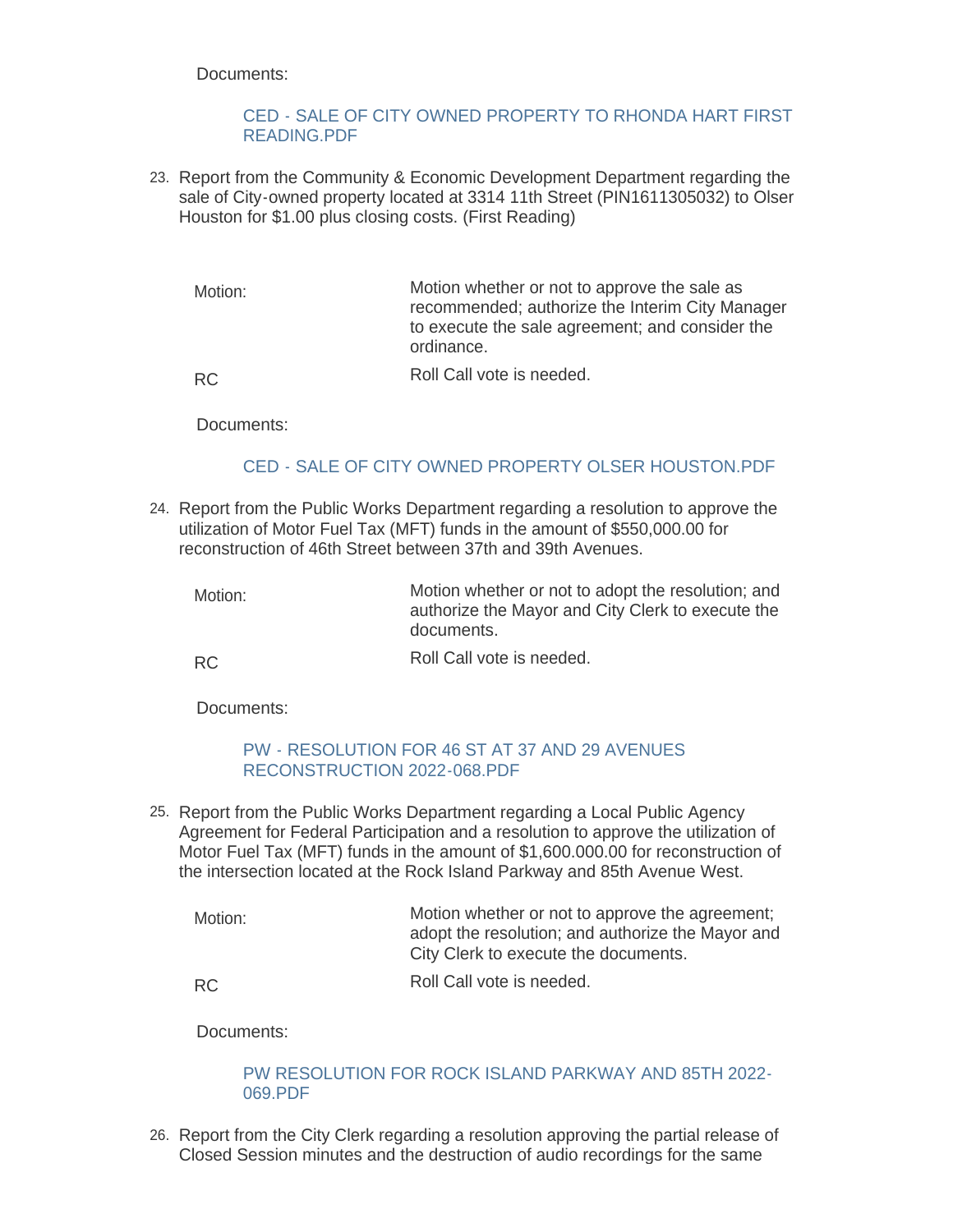Closed Session minutes and the destruction of audio recordings for the same Closed Session meetings.

Motion whether or not to approve the partial release of Closed Session Minutes as recommended and adopt the resolution. Roll Call vote is needed. Motion:

RC

Documents:

### [CITY CLERK - CLOSED SESSION REVIEW AND RELEASE OF](https://www.rigov.org/AgendaCenter/ViewFile/Item/5482?fileID=7856)  PARTIAL MINUTES.PDF

27. Report from the Mayor's Office regarding amendments to Chapter 3 of the Code of Ordinances regarding alcoholic liquor. (First Reading)

| Motion: | Motion whether or not to consider the ordinance. |
|---------|--------------------------------------------------|
| RC.     | Roll Call vote is needed.                        |

Documents:

#### [MAYORS OFFICE - AMENDMENT TO CHAPTER 3 ALCOHOLIC](https://www.rigov.org/AgendaCenter/ViewFile/Item/5492?fileID=7857)  LIQUOR.PDF

28. Report from the Community & Economic Development Department regarding variance requests for the new Federal Office Building located at 1701 4th Avenue.

Motion whether or not to approve the variance requests as recommended. Motion:

Roll Call vote is needed. RC

Documents:

#### [CED - VARIANCE FEDERAL BUILDING.PDF](https://www.rigov.org/AgendaCenter/ViewFile/Item/5456?fileID=7831)

Report from the Community & Economic Development Department regarding a 29. resolution recommending the Community & Economic Development Director serve as the City's representative on the Land Bank Board.

| Motion: | Motion whether or not to adopt the resolution as<br>recommended. |
|---------|------------------------------------------------------------------|
| RC.     | Roll Call vote is needed.                                        |

Documents:

#### [CED - RESOLUTION RECOMMENDING CED DIRECTOR SERVE ON](https://www.rigov.org/AgendaCenter/ViewFile/Item/5486?fileID=7849)  LAND BANK BOARD.PDF

30. Report from the Mayor's Office regarding reappointments to the Library Board.